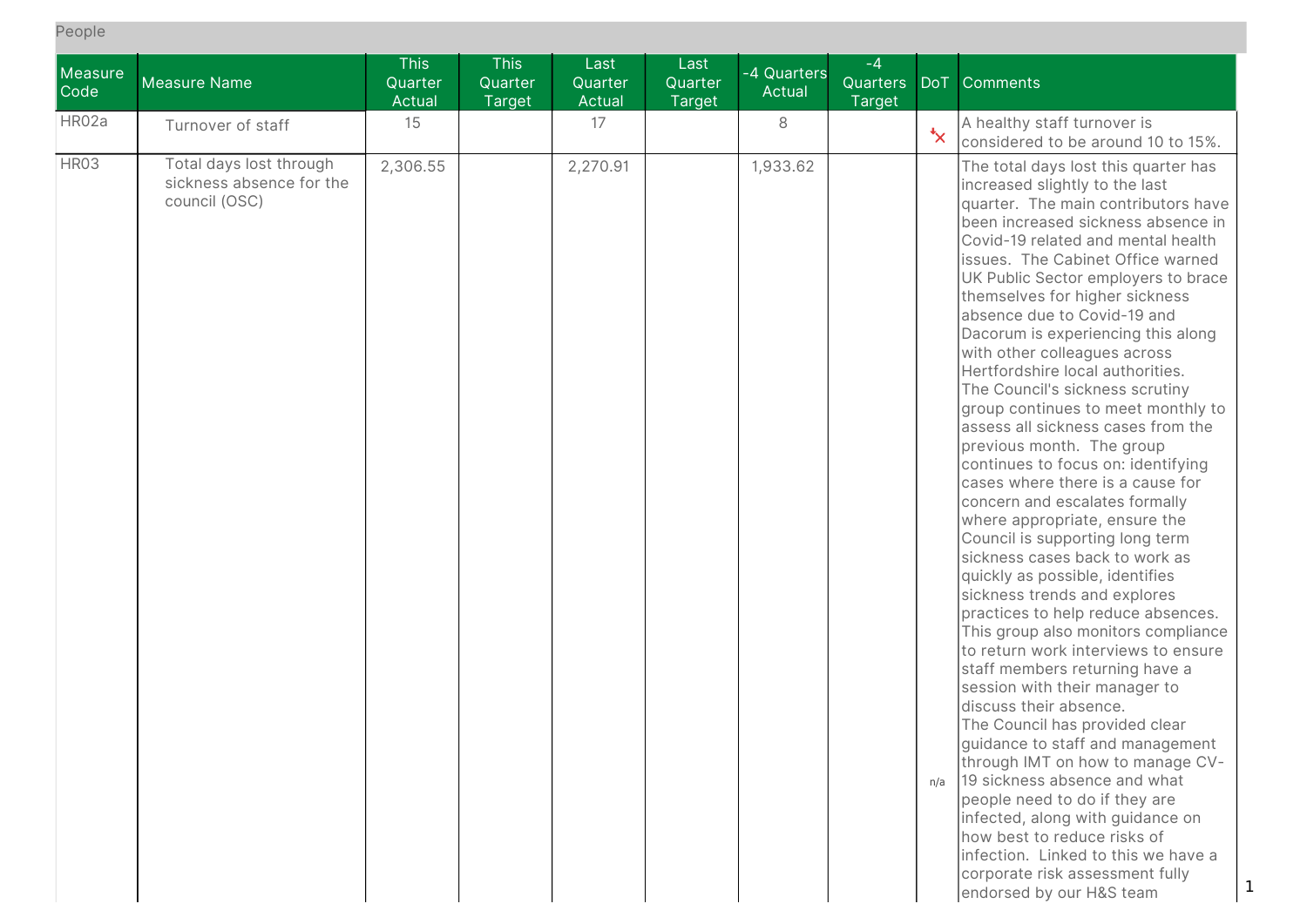| Measure<br>Code | Measure Name | <b>This</b><br>Quarter<br>Actual | <b>This</b><br>Quarter<br><b>Target</b> | Last<br>Quarter<br>Actual | Last<br>Quarter<br><b>Target</b> | -4 Quarters<br>Actual | $-4$<br>Quarters DoT<br>Target | <b>Comments</b>                                                                                                                                                                                                                                                                                                                                                                                                                                                                                                                                                                                                                                                                                                                                                                                                                                                                                                                                                                                 |
|-----------------|--------------|----------------------------------|-----------------------------------------|---------------------------|----------------------------------|-----------------------|--------------------------------|-------------------------------------------------------------------------------------------------------------------------------------------------------------------------------------------------------------------------------------------------------------------------------------------------------------------------------------------------------------------------------------------------------------------------------------------------------------------------------------------------------------------------------------------------------------------------------------------------------------------------------------------------------------------------------------------------------------------------------------------------------------------------------------------------------------------------------------------------------------------------------------------------------------------------------------------------------------------------------------------------|
|                 |              |                                  |                                         |                           |                                  |                       |                                | Mental health related absence is also<br>high and the Council continues to<br>support staff in this area. The<br>mental health first aider scheme was<br>re-launched with a cohort of fully<br>trained advisers. There has been<br>increased promotion of this scheme<br>this month, with A5 flyers and<br>screen savers advertising the<br>scheme. The fortnightly wellness<br>programme also continues<br>highlighting different wellness<br>topics. This month has seen a focus<br>on financial wellbeing with drop in<br>clinics taking place and we launched<br>a winter wellbeing programme which<br>provides webinars/courses on tips to<br>stay health over the colder winter<br>months. Our on-line fitness classes<br>have also commenced throughout<br>January.<br>IMT is being kept abreast of Covid<br>related absences across the council<br>teams so pressures can be mapped<br>and identified. Proactive action can<br>then be taken to keep our essential<br>services running. |